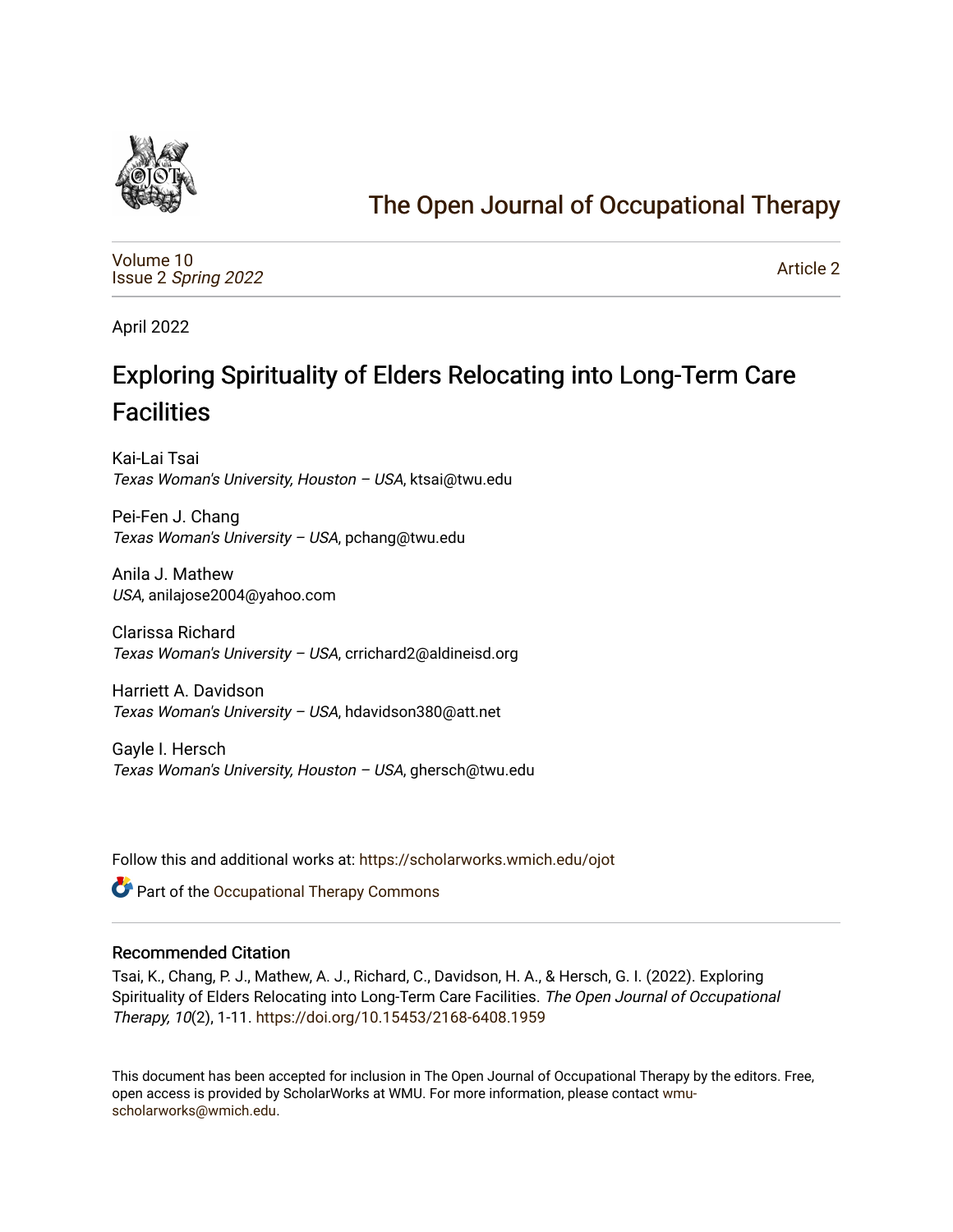# Exploring Spirituality of Elders Relocating into Long-Term Care Facilities

#### **Abstract**

Background: Spirituality is recognized as an important contributor to quality of life, particularly for older adults. Yet, limited research has been conducted to examine spirituality of older adults relocating to longterm care facilities (LTCFs). The intent of this mixed methods study was to cull data from a parent study to explore different aspects of spirituality among residents newly admitted to LTCFs.

Method: Qualitative and quantitative data of six participants from a parent study including interviews and scores from the religious and existential well-being sections of the Spiritual Well Being Scale (SWBS) were analyzed and triangulated.

Results: Descriptive analysis of the demographic data including age, gender, ethnicity, and spirituality scores was conducted. Emerging themes from the qualitative interviews included: hope/hopelessness for the future; sense of belonging in the LTCF; contentment/discontentment with life; and personal religious beliefs. These themes, in turn, were triangulated with and supported by the SWBS scores

Conclusion: The findings have the potential of developing recommendations for spiritually-based interventions to facilitate successful relocation to LTCFs. Clinical implications for occupational therapy and future research are discussed.

#### Keywords

residential care, transition, values

#### Cover Page Footnote

We would like to acknowledge award number R21NR008932 from the National Institute of Nursing Research for supporting the project. The content delivered in this paper is solely accountable to the authors and may not portray the official views of the National Institute of Nursing Research or the National Institutes of Health. We wish to convey a special thank you to all the residents who participated in this research project and to the facilities forproviding the opportunity to conduct the study at their sites. Sincere appreciation is extended for the diligent work of our statistician, Kathleen B. Watson; our librarian editor Marilyn M. Goff, MLS, AHIP-D; and our graduate research student, Anila Jose Mathew and the contribution of her professional paper on spirituality.

#### Credentials Display

Kai-Li Tsai, PhD; Pei-Fen J. Chang, PhD, OTR; Anila J. Mathew, MOT, OTR; Clarissa Richard, MOT, OTR; Harriett A. Davidson, MA, OT; Gayle I. Hersch, PhD, OTR

Copyright transfer agreements are not obtained by The Open Journal of Occupational Therapy (OJOT). Reprint permission for this Applied Research should be obtained from the corresponding author(s). Click [here](https://scholarworks.wmich.edu/ojot/policies.html#rights) to view our open access statement regarding user rights and distribution of this Applied Research. DOI: 10.15453/2168-6408.1959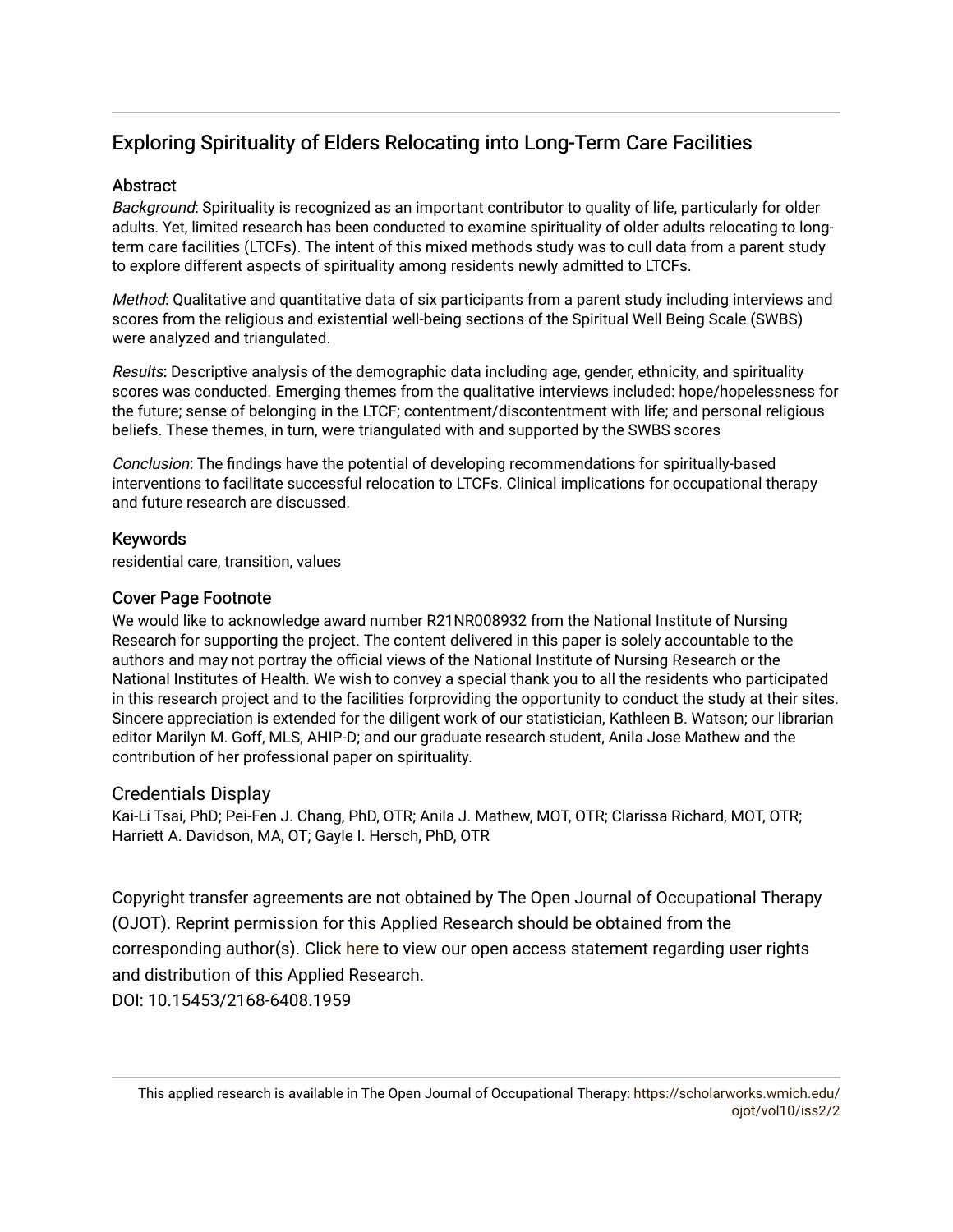Relocation to a long-term care facility (LTCF) presents many challenges and can be a difficult process for older adults as well as their family members. A study by Komatsu et al. (2007) found that the morbidity rate was likely to increase after an older adult was relocated to a LTCF and that there is an increased likelihood of older adults experiencing negative effects post move. Evidence of such detrimental effects on the older adult supports the need to develop interventions that will transform relocation into a more positive experience.

Lowis et al. (2005) found the psychological and physical benefits of religion and spirituality among older adults can be used to mediate the effects of a life changing event, such as relocation to a LTCF. Spirituality was also related to life satisfaction and increased coping ability among the older population (Lowis et al., 2005). Even though spirituality is such an important component of a person's quality of life, limited research has been conducted to examine the influence of spirituality among newly admitted longterm care residents and the ways in which occupational therapists can foster spirituality to enhance the quality of life among this population.

Older adults make a number of transitions during their lifetimes; one of the most challenging is relocation to a LTCF. If given an option, they would prefer to live in their own homes, but they may need to relocate to a residential facility at some point in their lives because of decisions made by family members, unsuitable living circumstances, or health-related concerns. The entire moving process elicits varied feelings from older adults when leaving behind the comfort of their own home, lifestyle routines, and friends.

As older adults relocate to LTCFs, positive as well as negative feelings are experienced post move. Heliker and Scholler-Jaquish (2006) discussed the feelings experienced by older adults in a LTCF. The study population consisted of 10 newly admitted residents from both the skilled nursing and nursing home units. Based on interviews, the following themes emerged: becoming homeless, getting settled and learning the 'ropes,' and creating a place. Even though the participants were not homeless, the word had its own connotation. The word "home" has been described as something that provides one with selfmeaning, purpose, and identity. To some, removal from home is as demeaning as becoming homeless.

Findings from a study by Wallace and O'Shea (2007) noted the importance of incorporating spiritual care as an intervention in nursing home settings. Based on the premise that spirituality provides a sense of purpose and meaning to the lives of older adults and helps them to cope with life changing events, these researchers administered the Spirituality and Spirituality Care Rating Scale (McSherry et al., 2002) to determine the importance of spirituality in residents' lives. They found that participants used spirituality as a framework for choosing between good or bad and as nurturing a sense of peace in themselves. The residents emphasized the need of nurses to incorporate spiritual care by showing kindness, listening, and providing for resident needs. Expanding on the idea of how spirituality impacts the life of older adults, Lowis et al. (2005) conducted a study to investigate the mediatory role of older adults' religious and spiritual beliefs on their transition to residential care. Spirituality was determined by using the questionnaire INSPIRIT (Kass et al., 1991), with one of the questions consisting of a checklist of 12 types of spiritual experiences. The results from the 50 participants showed that there was a positive correlation between the subjective dimensions of spirituality with life satisfaction and coping ability.

Such studies reinforce the importance of spirituality to an older adult's sense of being. According to Kane (2001), a strong association exists between spiritual well-being, psychological health, and social well-being among older adults. The founding philosophy of occupational therapy incorporates this same holistic view that mind, body, and spirit are dependent on each other (Meyer, 1977, original work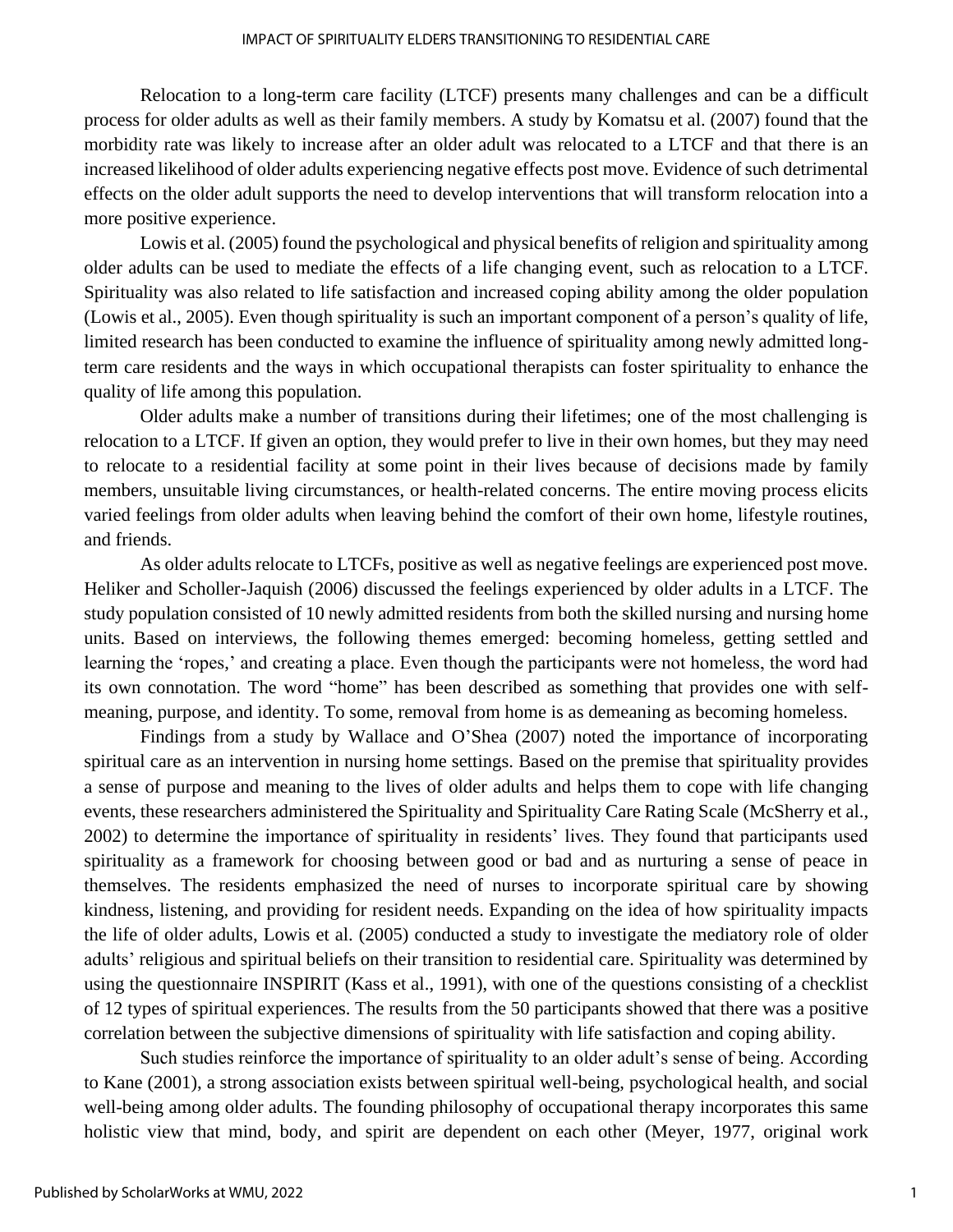published 1922; Schwarz & Cottrell, 2007). As such, the basic underpinnings of our profession support the idea that therapists should not only focus on providing for the physical needs of the clients but also incorporate spirituality as a part of the therapy process to facilitate a therapeutic relationship. Occupational therapists should hold an ethical obligation to respect the client's spirituality and provide opportunities for the person to connect to their spiritual issues.

Recognizing the importance of spirituality in clients' lives became a part of the occupational therapy professional language as documented by Puchalski et al. (2009), who defined religious and spiritual expression as "the way individuals seek and express meaning and purpose and the way they experience their connectedness to the moment, to self, to others, to nature, and to the significant and sacred" (p. 887). According to the 4th edition of the *Occupational Therapy Practice Framework* (AOTA, 2014), spirituality is defined as "a deep experience of meaning brought about by engaging in occupations that involve the enacting of personal values and beliefs, reflection, and intention within a supportive contextual environment" (Billock, 2005, p. 887).

In recognition of the importance of spirituality in the lives of clients, our profession recently published a textbook entitled *Spirituality and Occupational Therapy: A Model for Practice and Research*, by Humbert (2016). This book provides a comprehensive description of the use of spirituality in client care and highlights the significance of fostering this personal value when providing therapeutic services to clients. Expressing one's spirituality can be actualized through many meaningful occupations, including engaging in religious or spiritual activities, organizations, and practices for self-fulfillment; finding meaning or religious or spiritual value; establishing connection with a divine power, as is involved in attending a church, temple, mosque, or synagogue; praying or chanting for a religious purpose; engaging in spiritual contemplation; giving back to others; and contributing to society or a cause and to a greater purpose (World Health Organization, 2008).

To further strengthen the connection between spirituality in the lives of clients, Schwarz and Cottrell (2007) explored the perspectives of five elders in regard to the integration of spirituality by occupational therapists into their rehabilitation services. The common themes from the participants' reflections on spirituality during rehabilitation included finding meaning and purpose in life, using coping strategies and acquiring a positive outlook, increasing self-reliance during illness or injury, providing comfort and consolation when faced with challenges, providing hope for recovery, and solidifying therapeutic rapport with their respective occupational therapists. This study emphasized the importance of understanding the client's spiritual needs and implementing this important client factor into practice.

 Since minimal research has been conducted studying the relationship of older adults' transitions to LTCFs with spirituality as a means of intervention by occupational therapists, the aim of this mixed methods study was to explore spirituality of newly admitted residents in LTCFs. By understanding the impact of spirituality on the residents' lives, potential avenues for intervention might be developed to bring meaning and purpose to the older person.

 The research question for this study was: What interpretation can be given to spirituality scores measured by the Spirituality Well-Being Scale (SWBS; Paloutzian & Ellison, 1982) as they relate to participant responses to qualitative interview questions about adaptation to a LTCF?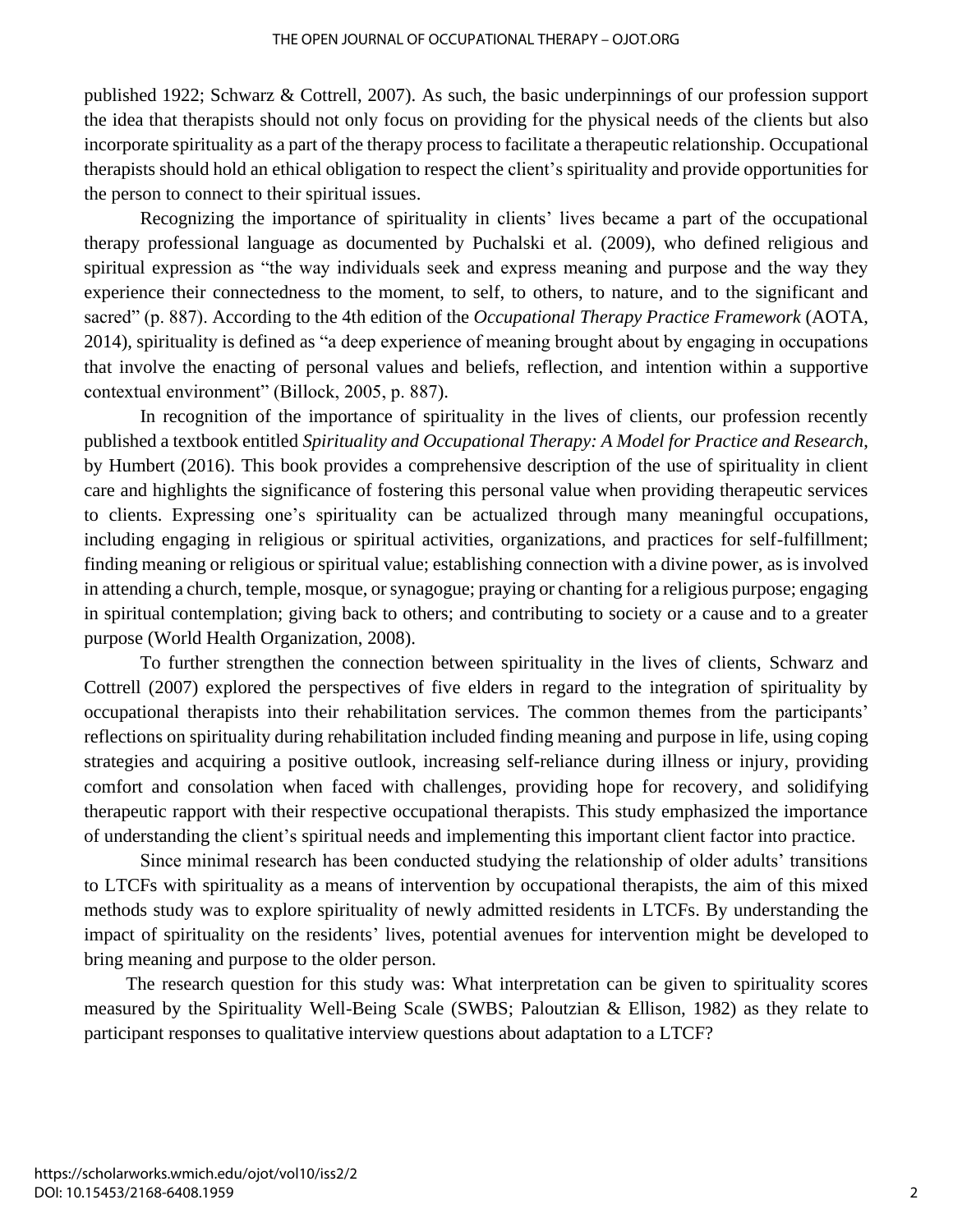#### **Method**

#### **Design**

This study conducted a secondary analysis of data from a 2-year quasi-experimental nonequivalent control group study using pre and posttests (Hersch et al., 2012). According to Hinds et al. (1997), a secondary analysis includes the use of existing data that were collected for a specific purpose to acquire an alternative perspective of the original question. Using a mixed methods approach, the intent of this current study was to focus on the exploration of spirituality of newly admitted residents during their transition into a LTCF. Both qualitative and quantitative data collection and analysis were done concurrently; this type of mixed methods approach is termed the convergent parallel design according to Creswell and Clark (2011). The researchers of the original study obtained approval from the institutional review board (IRB) at the university at the initiation of the study. This current study obtained IRB approval as an addendum to the original study; all participants signed informed consents.

#### **Participants**

In the original funded study, 23 older adults from six different LTCFs were interviewed over a period of 7 months. These 23 participants were recruited by purposive sampling, i.e., the intent was to target those residents who had recently relocated to the facility. To be included in this current study and participate in an interview, individuals were aged 60 years and older, recently relocated to a LTCF within the last 6 months or less, English speaking, and obtained a score of 5 or less on the Short Portable Mental Status Questionnaire (Pfeiffer, 1975). Six participants were selected to be in the secondary study.

#### **Data Collection Procedures and Instruments**

Data in this current study were derived from the parent study where data were collected through a combination of qualitative and quantitative methods. Trained graduate research assistants administered two qualitative interviews: (a) The Life Narrative Interview Guide (adapted from Gubrium, 1975/1995) that addressed resident perceptions of life in general and the meaning of home, family, and aging, and (b) The Cultural Heritage Interview that targeted cultural elements of the elder's life prior to relocation and now to the current residence. Some examples of interview questions are:

- Everyone has a life story. Tell me about your life. Begin wherever you'd like and include whatever you wish.
- If you could live your life over, what would you do differently?
- Describe a typical day in your life now.
- How do you feel about growing older?

The interviews were audio taped, transcribed verbatim, and uploaded into the qualitative software program NVivo (QSR International, 2015) to manage the data analysis. Based on a coding scheme developed by the research team, a list of significant statements addressing the personal experiences of the participants on the phenomenon of relocation to a LTCF was identified and grouped into meaningful themes (Hutchinson et al., 2011). One of the major themes that emerged was the importance of spirituality, which then became the focus of this secondary analysis. As such, codes and themes that were identified that specifically related to components of spirituality became the basic data of this current study for analysis.

The SWBS is a quantitative tool that is used to measure both the religious well-being (RWB) as well as existential well-being (EWB) of a person. The SWBS is a 20-item self-report instrument consisting of two subscales. The RWB subscale has 10 items and measures well-being in relation to God. The EWB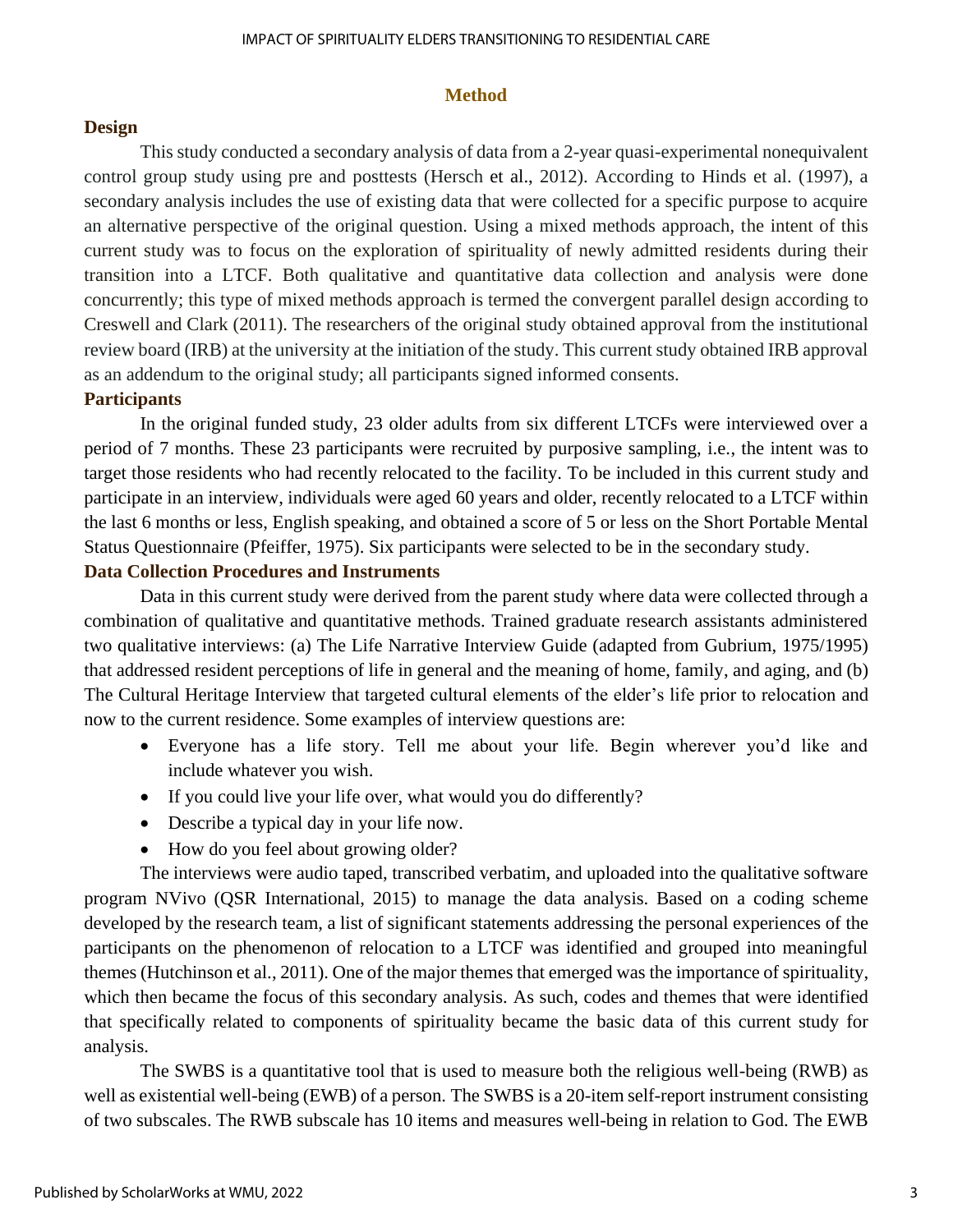subscale also contains 10 items and measures the dimension of well-being in relation to a sense of purpose and life satisfaction. Test-retest reliability ( $r > 0.85$ ) and internal consistency ( $r > .84$ ) of the SWBS instrument suggest adequate reliability (Paloutzian et al., 2012). In addition, studies with the SWBS have demonstrated good face validity and both subscales; the EWB and RWB have been positively correlated with several indicators of well-being, including self-concept, finding meaning and purpose in life, high assertiveness, good physical health, and emotional adjustment (Paloutzian et al., 2012). Participants are asked to rate the 20 items on a 6-point Likert scale that ranges from 1 (*strongly agree*) to 6 (*strongly disagree*) where higher scores indicate a better relation to God and better sense of purpose and life satisfaction. Most of the participants were able to complete the SWBS independently; when help was needed, the graduate research assistants provided assistance.

#### **Data Analyses**

Using SPSS (19th ed.), the SWBS was analyzed to determine average scores for older adults and any relationship between those scores and gender, age, and ethnicity. To analyze the qualitative interviews, six participants were purposefully selected from the 23 participants to represent a range of age, gender, and ethnicity. The six selected interviews were transcribed and coded by the student researcher in collaboration with her research advisory committee. NVivo (QSR International, 2015) was used to identify codes, and then these data were inductively analyzed into increasingly more abstract units of information to develop meaningful themes highlighting different aspects of spirituality. Using deductive thinking, the spirituality scores obtained by the six participants were checked against the themes derived from the qualitative interviews to obtain a comprehensive understanding of their experience of spirituality. This inductive-deductive logic process supported the triangulation of the mixed data (Creswell, 2013).

#### **Methods of Trustworthiness**

To ensure credibility, codes related to spirituality developed by the student researcher were reviewed, compared, and redefined by the research team. The entire research team discussed the codes extensively until reaching consensus. The spirituality scores of the six participants were compared with the emergent themes from the qualitative interviews. This triangulation of the quantitative data with the qualitative findings was done to ensure the trustworthiness of the data and the analysis.

#### **Results**

#### **Demographics and SWBS Scores**

The demographics of the six participants represented by pseudonyms are described in Table 1. The age range of the six participants varied from 62–93 years with both gender and two racial groups equally represented in this subset of the study. SWBS scores (religious and existential) are presented in Figure 1. **Themes from the Qualitative Interviews**

The themes evolved through analysis and synthesis of the qualitative interviews from both semistructured interview guides. The student researcher and her advisory team spent extensive time reviewing and coding the participants' interviews and came to a mutual agreement of interpretation to develop four themes related to spirituality. These themes highlighted different aspects of spirituality relating to overall quality of life and matters related to life and death. The identified themes obtained from the six participants' interviews were also compared to their respective spirituality scores to ensure triangulation of data. Table 2 illustrates the triangulation process used to seek support between the qualitative themes and quantitative scores.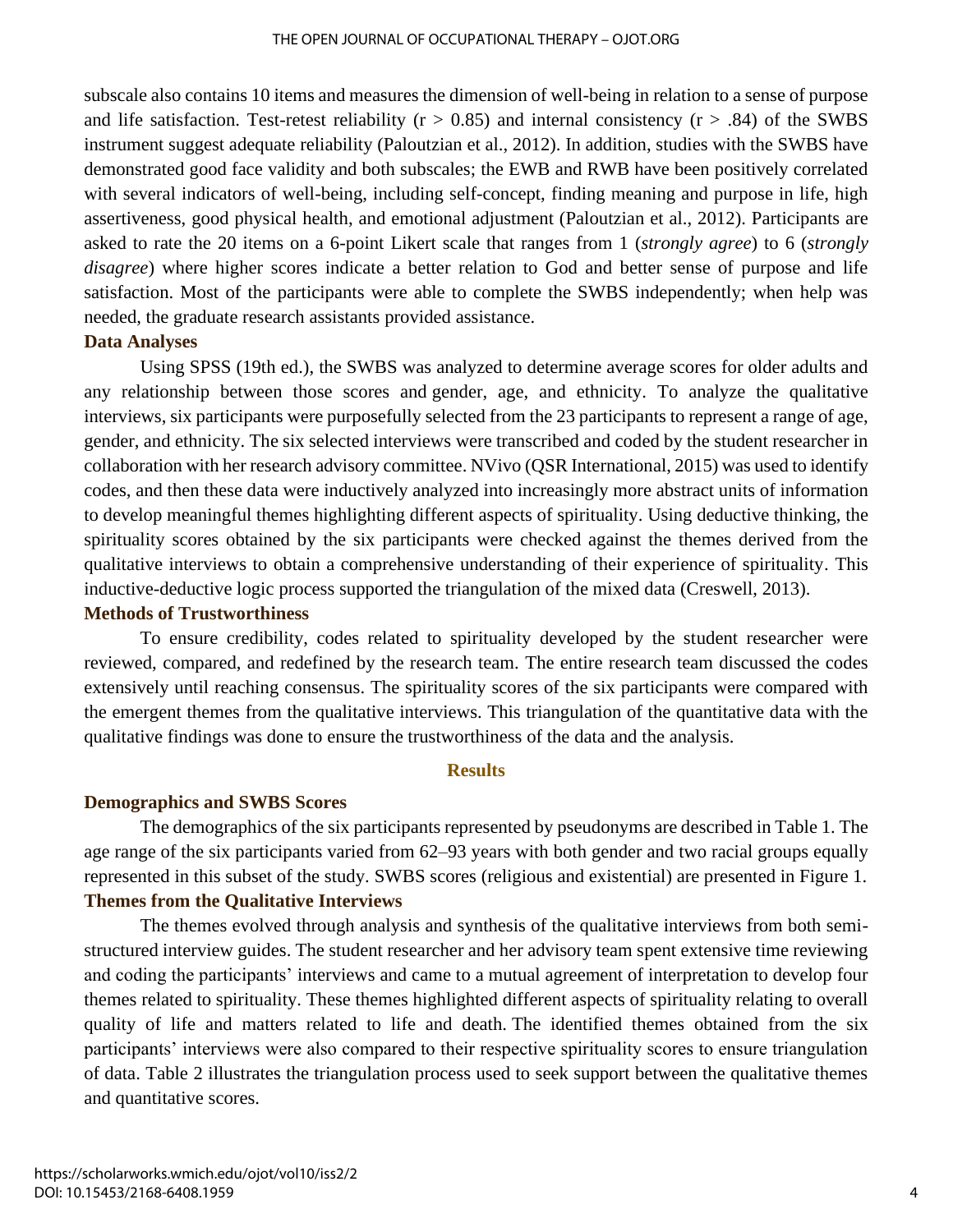#### IMPACT OF SPIRITUALITY ELDERS TRANSITIONING TO RESIDENTIAL CARE

| <b>Table 1</b>              |  |
|-----------------------------|--|
| <b>Participant Demograp</b> |  |

| <b>Participant Demographics</b> |     |        |                  |                 |                    |                    |  |  |
|---------------------------------|-----|--------|------------------|-----------------|--------------------|--------------------|--|--|
|                                 |     |        |                  |                 | <b>Existential</b> |                    |  |  |
|                                 |     |        |                  | Religious well- | well-being         |                    |  |  |
| <b>Name</b>                     | Age | Gender | <b>Ethnicity</b> | being score     | score              | <b>Total score</b> |  |  |
| Benita                          | 62  | F      | AA               | 60              | 45                 | 105                |  |  |
| Beatrice                        | 93  | F      | AA               | 60              | 57                 | 117                |  |  |
| Leon                            | 88  | M      | AA               | 60              | 54                 | 114                |  |  |
| Una                             | 89  | F      | CAU              | 55              | 41                 | 96                 |  |  |
| Chad                            | 87  | M      | CAU              | 47              | 40                 | 87                 |  |  |
| Willy                           | 75  | M      | CAU              | 54              | 59                 | 113                |  |  |

#### **Figure 1**

*Participant SWBS Scores*



#### **Table 2**

*Triangulation of SWBS Scores with Themes and Representative Quotes*

| <b>Pseudonyms</b> | <b>Themes</b>                    | <b>Related Ouotes</b>                                                                                                 | <b>SWBS</b>   |
|-------------------|----------------------------------|-----------------------------------------------------------------------------------------------------------------------|---------------|
|                   |                                  |                                                                                                                       | <b>Scores</b> |
| Benita            | "Time is winding down for me"    | "I just want to go home  home to heaven"                                                                              | 105           |
| Beatrice          | Hope for the future              | "So, you've got to look forward if you don't look forward, you're<br>lost."                                           | 117           |
| Leon              | Contentment with life            | "Just happy to be in the land of the living."                                                                         | 114           |
| Una               | "No life here"                   | "I want it to change, I don't like living here. I'd rather have a house<br>on my own."                                | 96            |
| Chad              | Hope/hopelessness for the future | "It (life) looks pretty bleak right now. I've got to get strength to get<br>back up the third floor."                 | 87            |
| Willy             | Contentment with life            | "It's a good life living a good life. You eat good in restaurants,<br>travelling is good, staying in motels is nice." | 113           |

#### *Theme 1: Hope/Hopelessness for the Future*

Discussions of hope and hopelessness for the future appeared related to the participants' past lived experiences and current perspectives of life in the LTCFs. Some of the participants experienced a sense of hope even after relocating to a LTCF, while some of the participants seemed resigned to the fact that the future did not look sufficiently promising. Age, as perceived by some of the participants, seemed to play a major factor in their hopes for the future. Some of the participants ceased to think about their future because of their increasing age. Beatrice explained: "I feel at the age of 90, I'm not gonna be here many more years." Similarly, Chad's hopes seemed to be compromised because of his age. He stated, "When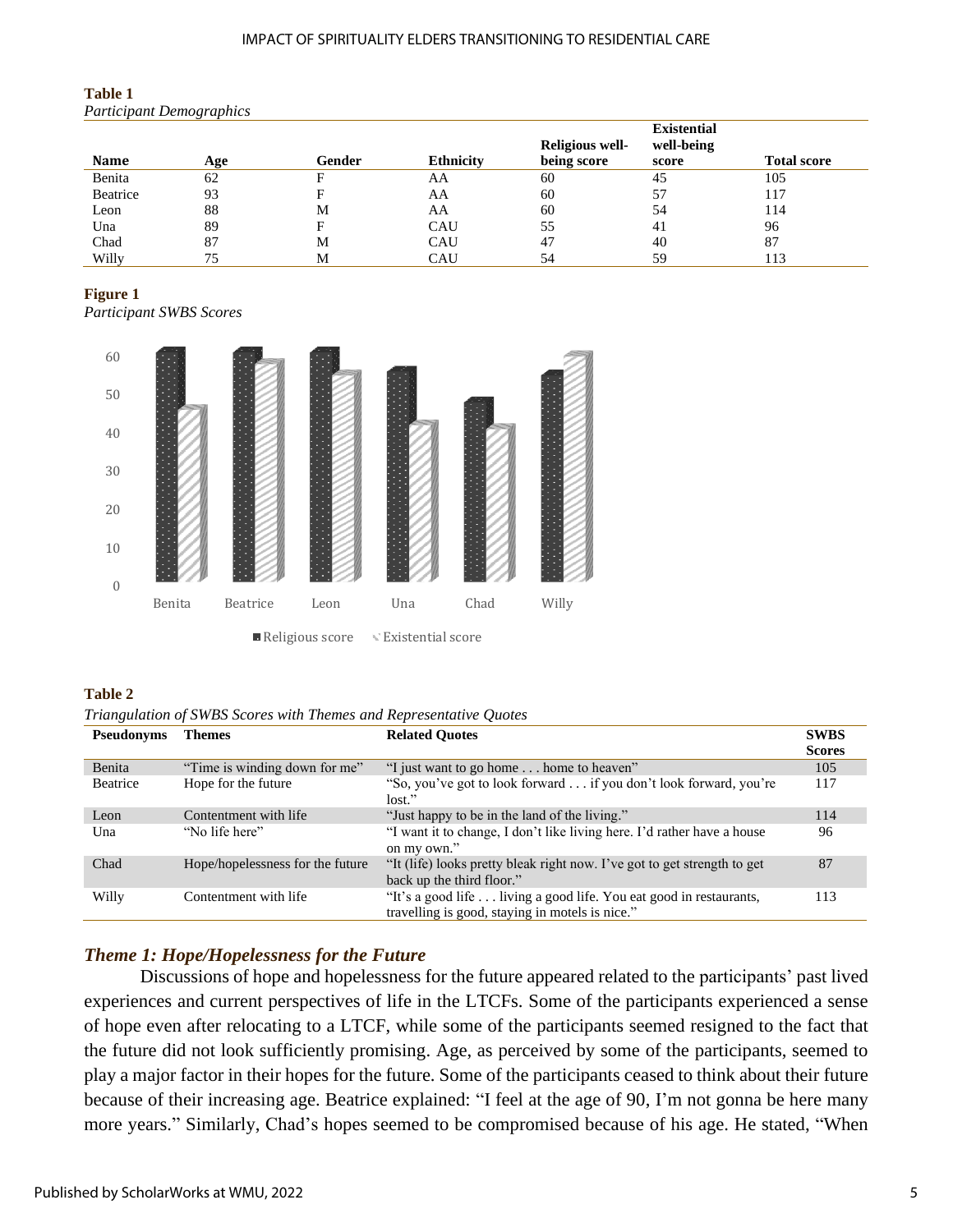you're 87, you don't have plans." Benita referred to her life becoming "hopeless" after relocating to the LTCF. Her future seemed questionable as she elaborated on her plans for the future: "Well, what I think of . . . is will I ever get out, you know? And will I get around better . . . I don't make plans for the future*.*" When asked about how life looked from where he was now, Willy responded, "Looks good if I can get out of here*.*"

Chad, an 87-year-old male, hoped to gain enough strength to return to an assisted living facility: "I've got to get strength to get back to the third floor. I've got a room up there*.*" He was still hopeful about the future as he responded to the question about life a year from now, "I hope it will be better than it is now." Most of the interviews provided clear evidence that older adults would rather live independently and that relocating to a LTCF was their last resort. Willy traveled for a major part of his life and still hoped to get his strength back so that he could "hit the road again." Beatrice was optimistic about her future and believed: "You've got to look forward. If you don't look forward, you're lost."

#### *Theme 2: Sense of Belonging in the LTCF*

The sense of belonging theme related to the participants' current perceptions of life in the LTCF after relocation. The participants frequently talked about how the LTCF did not feel like home. Some of the participants indicated their dissatisfaction with their current living situation and hoped to go back to their previous living arrangements. Una, an 89-year-old participant, exhibited her dissatisfaction with her current living situation and explained, "I want it to change, I don't like living here. I rather have a house on my own*.*" Benita reiterated the same frustration about living in a LTCF: "This place don't feel like home. It feel like something wrong with it*.*"

For the participants, home signified a "house full of kids," "family," "comfort," "traveling," and a "place of rest." These positive associations of home were incongruent to life in a LTCF. Una believed that changes made to the decor of the hospital room can never compare to her own home as she explained, "It's a hospital room. I just leave it like it is*.*"

However, Leon attached positive feelings to relocation and appreciated the treatment and care he received in the nursing home. He elaborated, "Well if they let me stay here, I will be just as happy here as I was at home*.*" Both Beatrice and Willy considered living in a LTCF not as a part of life but different from it; Beatrice compared living in a LTCF to living in a "playhouse," where one was required to go with the "flow." Even though the LTCF did not meet her expectations, she still believed it was like home and expressed: "It don't feel like the one I had planned on, but it's a nice place*.*" She found satisfaction with living in a LTCF because she was able to meet her daily needs in terms of food and basic necessities of life through the help of others.

In contrast, Willy explained why the LTCF did not feel like home: "Because I've lived so much traveling. This is killing me being tied down like this*.*" However, Chad had come to terms with the fact that living in a nursing home was a part of life and that it was the only home that would be known to him. He tried to find contentment with his living situation and hoped to regain the strength to go back to the assisted living facility.

Overall, the participants expressed dissatisfaction with their current living conditions in the LTCF. However, they maintained a sense of hope that things would turn out to be favorable in time.

### *Theme 3: Contentment/Discontentment with Life*

Although the participants were generally content with life, two of the participants showed dissatisfaction with life in terms of the choices they had made and the unforeseen challenges they faced. Chad expressed his only regret in life in terms of the career choice he made: "I would have been an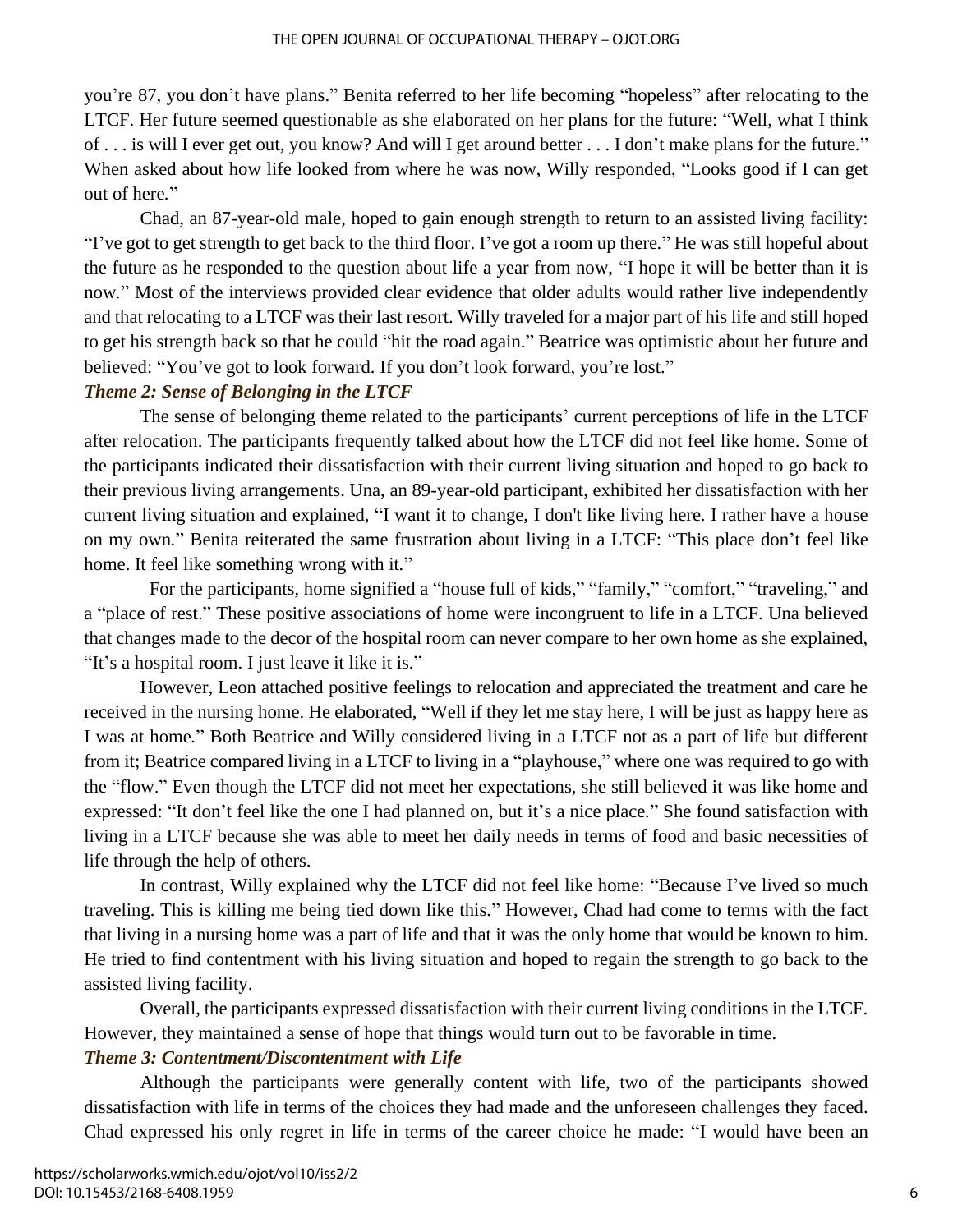engineer instead of a cowboy." Overall, he was content with his accomplishments in other arenas of life, including his family and woodworking. An additional discontentment that was expressed concerned disability; for instance, Chad referred to his change in quality of life with the remark, "I had a good life until I had this stroke*.*"

When asked about what they would have done differently if given an opportunity to live their lives again, Beatrice replied: "I would like for life to be like it is, not all the sadness and everything, but some of things like having a job and be free to do things you want to do*.*" She did not express any regrets with life despite the fact that she underwent a great deal of hardship raising her son after being widowed at an early age.

Overall, satisfaction with life was closely linked to taking pride in children's accomplishments, being able to take care of family, indulging in pleasurable life activities, and being thankful for the gift of life.

#### *Theme 4: Personal Religious Beliefs*

This theme related to the participants' contemplation about getting older and coming to the end of their lives. Most of the participants seemed prepared to accept death graciously. Leon explained: "I am ready. I feel I would be better off. I just don't think about it*.*" His financial ability to pay for all burial expenses allowed him to not have to think about it.

Chad reflected on his old age and felt debilitated. He stated, "I'm just an old man that's down on his back." On the other hand, Leon felt good about getting older as he explained, "If God will let me live to get older, and I can stay close to Him, and I feel like now, I'll be happy*.*" His close relationship with God seemed to help him cope with the changes that had occurred with increasing age.

 Some of the participants associated death with religious beliefs and their personal relationship with God. Benita referred to death as "home," stating, "I just want to go home . . . home to heaven*.*" Beatrice believed in accepting the will of God: "So whenever God is ready for me I'm here*.*" She added, "I am not afraid to die. Sometimes I ask him (God) to please come get me while my son is living so somebody will be there to see me."

 In summary, the four themes that emerged from the data analysis provide a life perspective of older adults who had transitioned from home to residential living. Their direct quotes vividly reflect what life had become for them. Hearing their thoughts and feelings gives insight into what brings meaning at this point in their lives. As occupational therapists, we have a responsibility to acknowledge and respect our clients' perspectives of spirituality and, when appropriate, incorporate those ideas into meaningful interventions.

#### **Discussion**

 Convergent parallel design analysis of the quantitative and qualitative data allowed exploration of different aspects of spirituality from residents newly admitted to LTCFs. The following discussion is guided by the research question of this study: What interpretation can be given to spirituality scores measured by the SWBS as they relate to the participant responses to qualitative interview questions about adaptation to a LTCF?

 The spirituality scores of the six participants ranged from 87–117 points with an average score of 56 in the religious subscore and 49 in the existential subscore; these scores were consistent with the 23 participants in the original study. For the most part, the spirituality scores listed in Table 1 are indicative of the participants' stated perceptions of spirituality in their lives. The participants with relatively high spirituality scores tended to report a better quality of life as evidenced by the themes found in the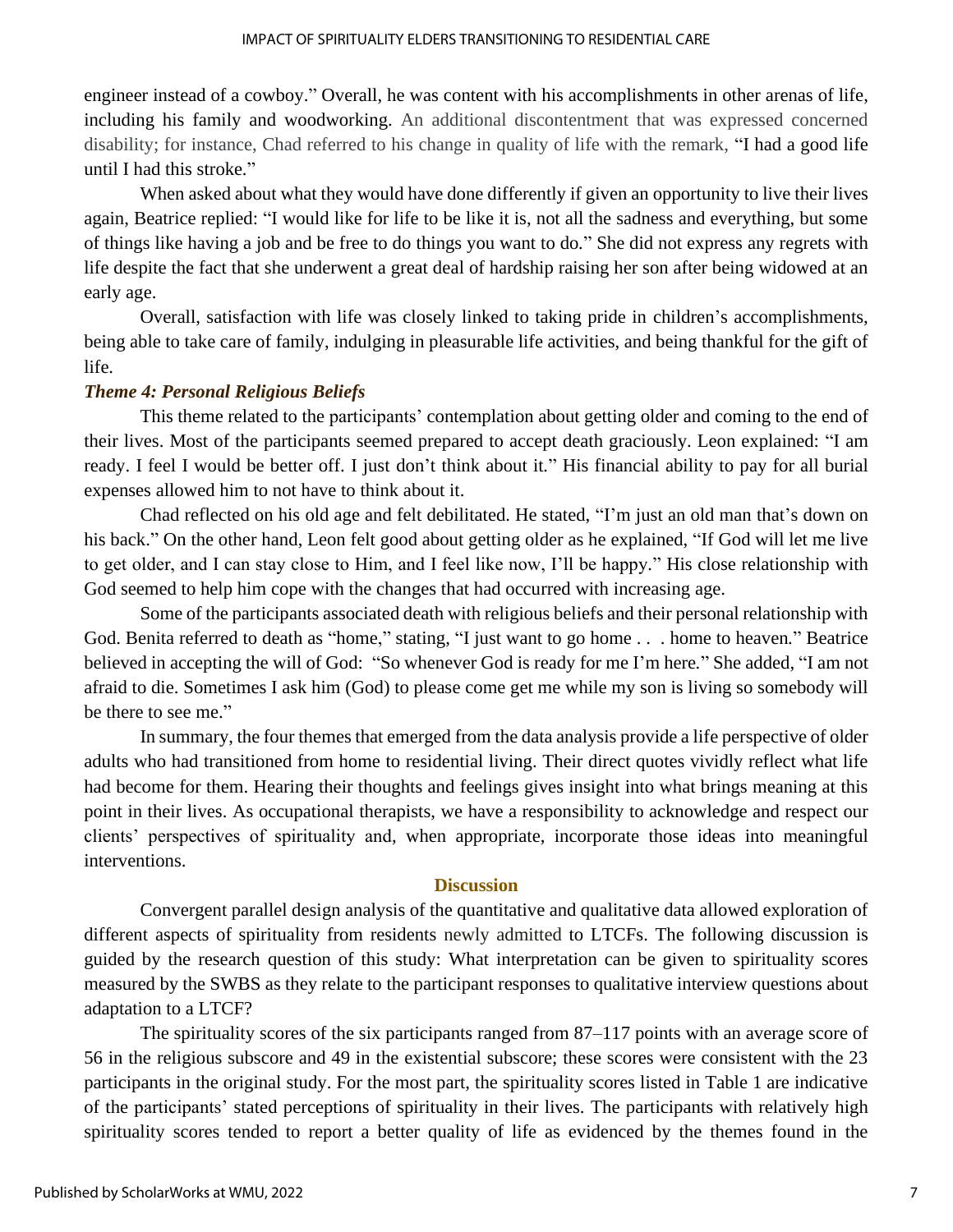interviews. Religious beliefs and faith in God were instrumental in providing hope and overall satisfaction to nearly all of the participants, despite the challenges faced in their lifetime.

 Analysis of the qualitative interviews suggests that the residents perceived spirituality in different ways. It was evident in the first theme that spirituality gave them hope to get better and to look forward to the future. The theme of hope supports other research findings that spirituality plays an important role of instilling hope in institutionalized older adults. Touhy (2001) reported the importance of inner strength and deepening one's connectedness with a higher power to assist one in maintaining hope in the face of losses, especially those experienced during relocation. In an exploratory study of older adults' perspectives of spirituality, Williams (2008) found that spirituality was instrumental in creating purposefulness and an adaptive response to life's challenges.

The second theme, "sense of belonging in a LTCF," sheds light on the living situation of the selected newly admitted residents in the LTCF. The participants were generally dissatisfied, yet accepting of their lives in the residential facility. Those who turned to their religious beliefs tended to be more satisfied with their living situation. Even though these participants were not subjected to any external oppression, relocation itself was a life altering change for them.

The third theme about finding "contentment/discontentment with life" illustrated how the participants found satisfaction or dissatisfaction in their previous occupational roles and goals they had set for themselves. Even though spiritual beliefs were not significantly used to verbalize contentment, spirituality appeared to facilitate the participants' successes in their occupational roles; furthermore, they helped the participants find meaning and purpose in those desired roles. The National Interfaith Coalition on Aging (1975) defines spiritual well-being as "An affirmation of life in a relationship with God, self, community and environment that nurtures and celebrates wholeness." Based on this definition, overall contentment with life seems closely associated with spiritual well-being.

The last theme of "personal religious belief" revealed that for some of the participants their relationship with God was the primary motivation throughout their lives to face challenges, including transitioning to living in a LTCF. For others, spirituality was a source of contentment with life in general. The participants also reflected on aging and dying. Those with a strong belief in God, which emerged as a strong aspect of spirituality, seemed to accept this inevitable outcome.

#### **Implications for Occupational Therapy Practice**

Both existing literature and the participants in this study affirmed that relocation to a LTCF is a life altering decision. However, a common thread among most of the participants' reflections was that they had come to terms with their lives in a LTCF. Because spirituality is recognized as an instrumental ADL and an important component of client factors in the *OTPF*, occupational therapists need to understand that residents have left not only their homes, but also a part of their personal existence when they relocated. They can assist residents to recall the adaptive strategies and spiritual supports that have been most helpful to them in the past and encourage them to continue these strategies during their adjustment to the new environment. Occupational therapists should be cognizant of the residents' psychological needs post relocation and assist them to engage in meaningful occupations that bring about satisfaction in their lives. Occupational therapists could explore with clients the potential value of activities that offer meaning and purpose in their otherwise routine life in the LTCF. To reiterate, enhancing one's quality of life via participation in meaningful occupations is an important aspect of spirituality.

Spirituality has been shown to be associated with greater psychological health and well-being;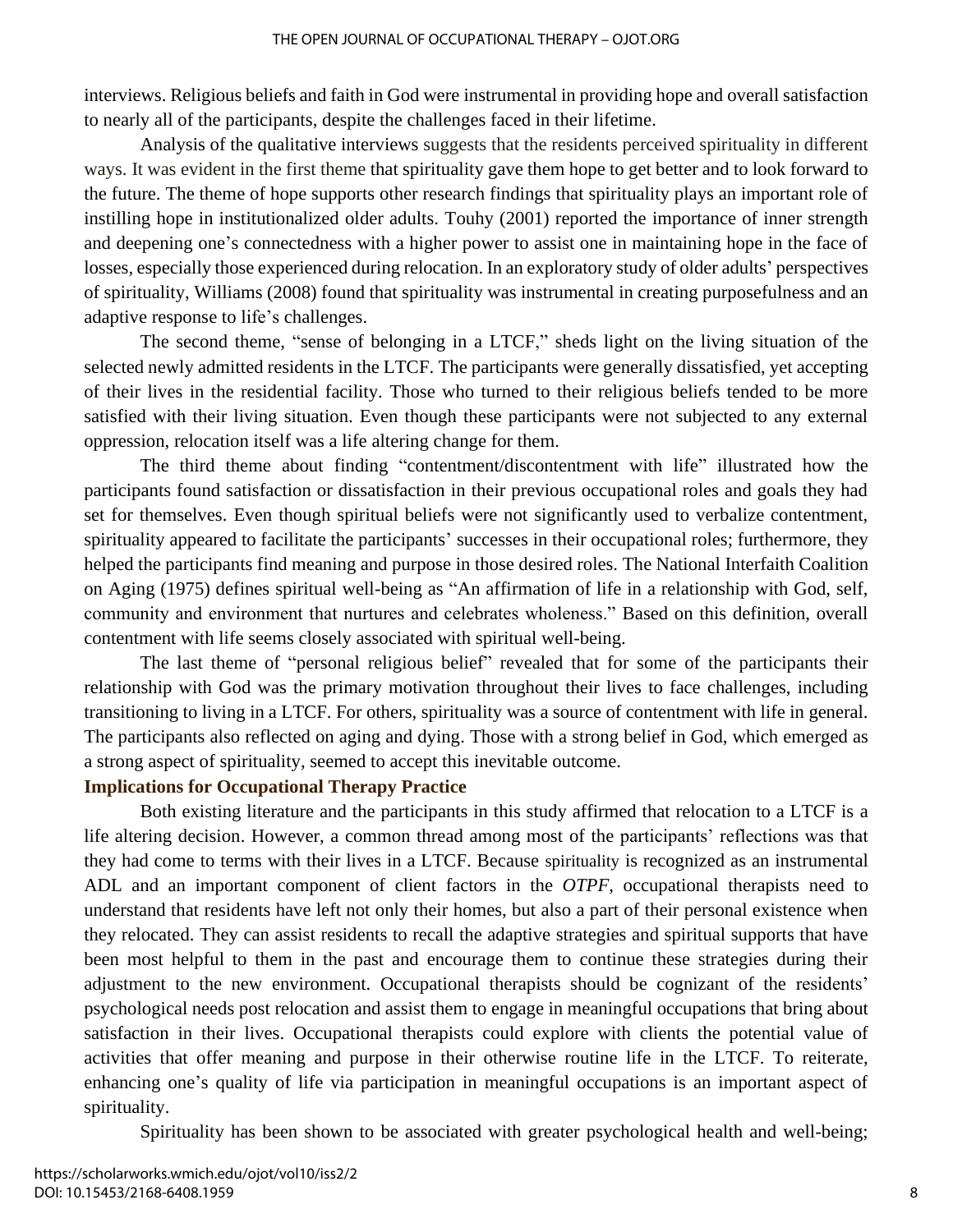therefore, it becomes imperative for occupational therapists to nurture rapport with clients to enhance their overall well-being by understanding where their clients are in their "journey of spirituality over time" (Maley et al., 2016). Maley et al. (2016) recommended an interdisciplinary approach in addressing clients' spirituality work, but also emphasized that specific attention should be paid to "the meaning of spirituality as it relates directly to occupational engagement" (Maley et al., 2016, p. 7004260010p4).

Another focus area for occupational therapy is consideration of the person's sociocultural background and its influence on one's spirituality and participation in various occupations. Being aware of a client's culture can assist therapists in initiating conversations, building rapport, and setting appropriate treatment goals that support the client's own personal goals.

McColl (2000) highlights different methods through which occupational therapists can incorporate the spiritual component in the therapy process. The use of narratives connecting a client's story to positive thinking can be developed to elicit a spiritual experience. Rituals can be used to transform everyday activities of clients into activities that hold special meaning and purpose. Helping the client appreciate nature can provide a transcendent experience and be used to evoke spirituality. Another therapeutic approach is promoting creativity of clients through participation in valued activities that assist in experiencing transcendence through self, time, and place. Such treatment strategies highlight meaningful ways of fostering spirituality among older adults who are transitioning to long-term care, making the process as positive as possible.

#### **Recommendations for Future Research**

Many studies have addressed the underlying reasons that lead older adults to relocate to a LTCF. However, there are limited studies demonstrating interventions that incorporate spirituality into the therapeutic practice in long-term care settings. Further research studies need to be conducted to examine how occupational therapy interventions that use spirituality could facilitate an older adult's adaptation to a LTCF (Maley et al., 2016). Potential future questions might include: What is the relationship between spirituality and the adaptation process? Which aspect of spirituality is more influential on the adaptation process? and What therapeutic methods are best to enhance or promote spirituality? In addition, future research should include a larger and more diverse sample of older adults to increase the generalizability of findings. In this study, the SWBS was used as the quantitative tool to determine spirituality of newly admitted residents. Further research could focus on other quantitative tools to incorporate different aspects of spirituality. Two such tools have been studied which explore ways in which occupational therapists may incorporate spirituality in their practice. As noted by Gray (2015), the OT-Quest Assessment by Schulz (2008) explores five key spiritual factors in a person that could be used to document clients receiving occupational therapy. A second tool used by Mthembu et al. (2016), Spirituality in Occupational Therapy Scale, is designed to examine occupational therapists' perceptions regarding spirituality. Conducting research with both clients and occupational therapists using such tools seems warranted to validate the importance of spirituality in the lives of our clients and to offer approaches to implementing meaningful interventions.

To create a guide that incorporates spiritual competent care for occupational therapy practice, Jones et al. (2016) conducted a concept analysis of spirituality as described in eight studies. The end result was the development of a framework that operationalizes the components of spiritual care highlighting these three components: the occupational therapist understanding his/her own spiritual beliefs and needs; developing an effective therapeutic relationship sensitive to the client's experiences; and providing person-centered engagement that gives meaning to purposeful occupations. It would be beneficial to our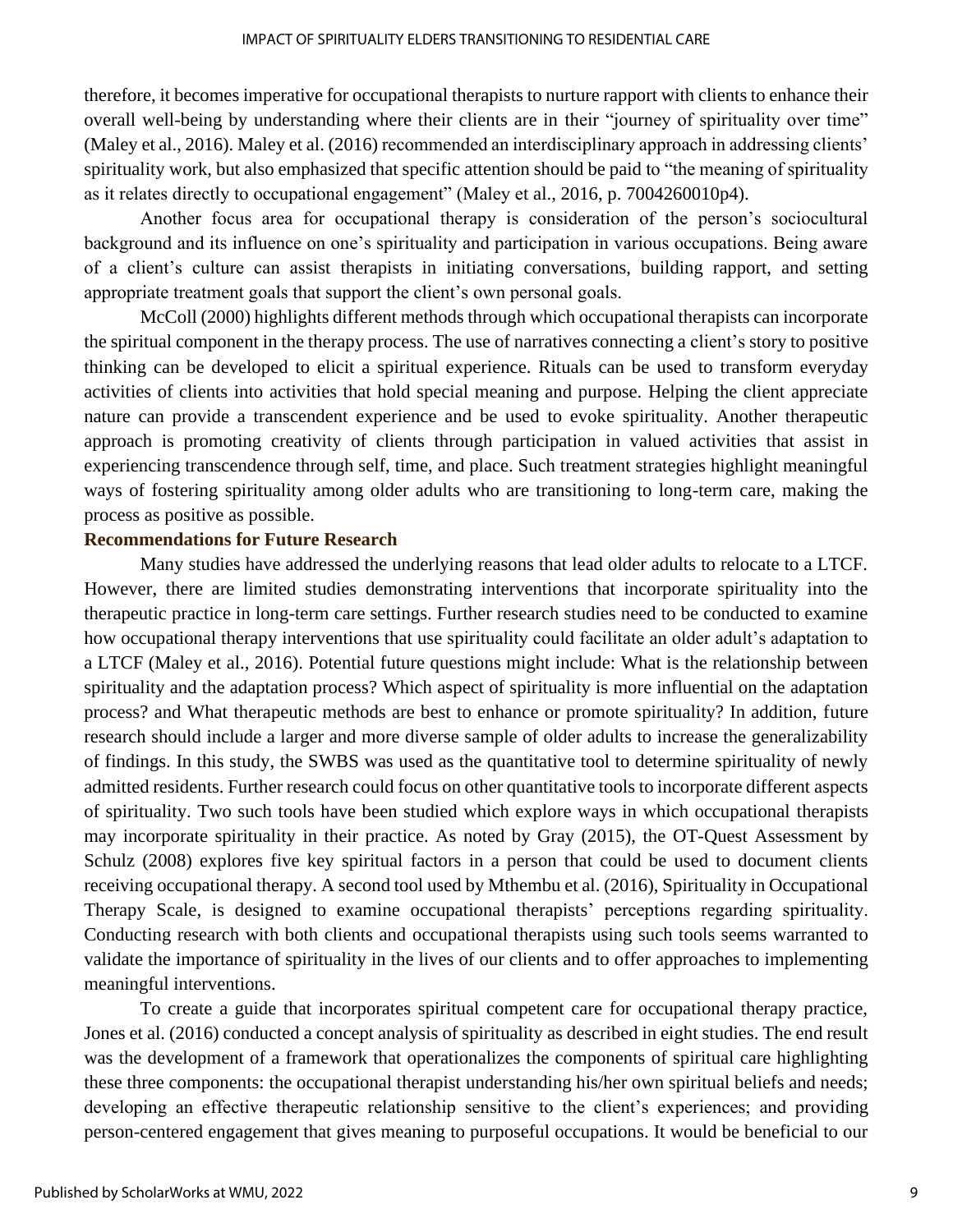profession's research agenda and of practical value to occupational therapists to study and implement this framework to enhance spiritual competent care.

## **Limitations**

For research studies that have older adults as participants, several difficulties in recruitment arise, including medical frailty, reluctance to participate (citing time demands and privacy concerns), and withdrawal of participants during the study. The findings of this study are limited by the small number of participants who were recruited for the primary study. There was also underrepresentation of ethnic groups, and the scale used for measuring spiritual well-being might have limited how spirituality is defined and understood.

### **Conclusion**

Newly admitted residents experience a multitude of challenges as they undergo the transition from home to a LTCF. Secondary analysis of existing data from the parent study provided insight into the perceptions of spirituality among newly admitted residents. This study serves as a preliminary look at what the spiritual needs are of residents relocating to a LTCF and the potential for developing adaptive strategies as they adjust to their new home. The themes from the qualitative interviews appear to support the need for incorporating spirituality in the lives of these residents. Different aspects of spirituality influenced how the participants dealt with everyday challenges presented to them in the facility and the ways in which they found meaning and purpose in life post move. This study reinforces the importance of discovering the meaning of an individual's spirituality and incorporating spiritual beliefs and practices into occupational therapy interventions to ease the transition process of older adults relocating to LTCFs.

#### **References**

- American Occupational Therapy Association. (2014). Occupational therapy practice framework: Domain and process (3rd ed.). *The American Journal of Occupational Therapy*, *68*(Suppl. 1) Sl–S48. <https://doi.org/10.5014/ajot.2014.682006>
- Billock, C. (2005). *Delving into the center: Women's lived experience of spirituality through occupation* (Publication NO. AAT 32198121)[Doctoral dissertation, University of Southern California]. ProQuest Dissertations and Theses Global.
- Creswell, J. W. (2013). *Qualitative inquiry and research design: Choosing among five approaches* (3rd ed.). SAGE Publications.
- Creswell, J. W., & Clark, V. L. P. (2011). *Designing and conducting mixed methods research* (2nd ed.). SAGE Publications.
- Gray, G. (2015). Spirituality and occupational therapy. *Journal of the National Society of Allied Health*, *12*(1), 53–62.
- Gubrium, J. F. (1975/1995). *Living and dying at Murray Manor*. University of Virginia Press. Heliker, D., & Scholler-Jaquish, A. (2006). Transition of new residents to long-term care: Basing practice on residents' perspective. *Journal of Gerontological Nursing*, *32*(9), 34–42.<https://doi.org/10.3928/00989134-20060901-07>
- Hersch, G., Hutchinson, S., Davidson, H., Wilson, C., Maharaj, T., & Watson, A. (2012). Effect of an occupationbased cultural heritage intervention in long-term geriatric care: A two-group control study. *American Journal of Occupational Therapy*, *66*(2), 224–232. https://doi.org/10.5014/ajot.2012.0023
- Hinds, P. S., Vogel, R. J., & Clarke-Steffen, L. (1997). The possibilities and pitfalls of doing a secondary analysis of a qualitative data set. *Qualitative Health Research*, *7*(3), 408–424.

<https://doi.org/10.1177/104973239700700306>

Humbert, T. K. (2016). *Spirituality and occupational therapy: A model for practice and research*. American

Occupational Therapy Association, Inc.

- Hutchinson, S., Hersch, G., Davidson, H. A., Chu, A. Y.-M., & Mastel-Smith, B. (2011). Voices of elders: Culture and person factors of residents admitted to long-term care. *Journal of Transcultural Nursing*, *22*(4), 397–404. <https://doi.org/10.1177/1043659611414138>
- Jones, J., Topping, A., Wattis, J., & Smith, J. (2016). A concept analysis of spirituality in occupational therapy practice. *Journal for the Study of Spirituality*, *6*(1),  $38 - 57$ . <https://doi.org/10.1080/20440243.2016.1158455>
- Kane, R. A. (2001). Long-term care and a good quality of life: Bringing them closer together. *The Gerontologist*, *41*(3), 293–304. <https://doi.org/10.1093/geront/41.3.293>
- Kass, J. D., Friedman, R., Leserman, J., Zuttermeister, P. C., & Benson, H. (1991). Health outcomes and a new index of spiritual experience. *Journal for the Scientific Study of Religion*, *30*(2), 203–211. <https://doi.org/10.2307/1387214>
- Komatsu, M., Hamahata, A., & Magilvy, J. K. (2007). Coping with the changes in living environment faced by older persons who relocate to a health-care facility in Japan. *Japan Journal of Nursing Science*, *4*(1), 27–38. https://doi.org/10.1111/j.1742-7924.2007.00073.
- Lowis, M. J., Edwards, A. C., Roe, C. A., Jewell, A. J., Jackson, M. I., & Tidmarsh, W. M. (2005). The role of religion in mediating the transition to residential care. *Journal of Aging Studies*, *19*(3), 349–362. <https://doi.org/10.1016/j.jaging.2004.08.003>
- Maley, C. M., Pagana, N. K.,Velenger, C. A., & Humbert, T. K. (2016). Dealing with major life events and transitions: A systematic literature review on and occupational analysis of spirituality. *American Journal of Occupational Therapy*, *70*(4), 7004260010p1–6. <https://doi.org/10.5014/ajot.2016.015537>
- McColl, M. (2000). Spirit, occupation and disability. *Canadian Journal of Occupational Therapy*, *67*(4), 217–228. <https://doi.org/10.1177/000841740006700403>